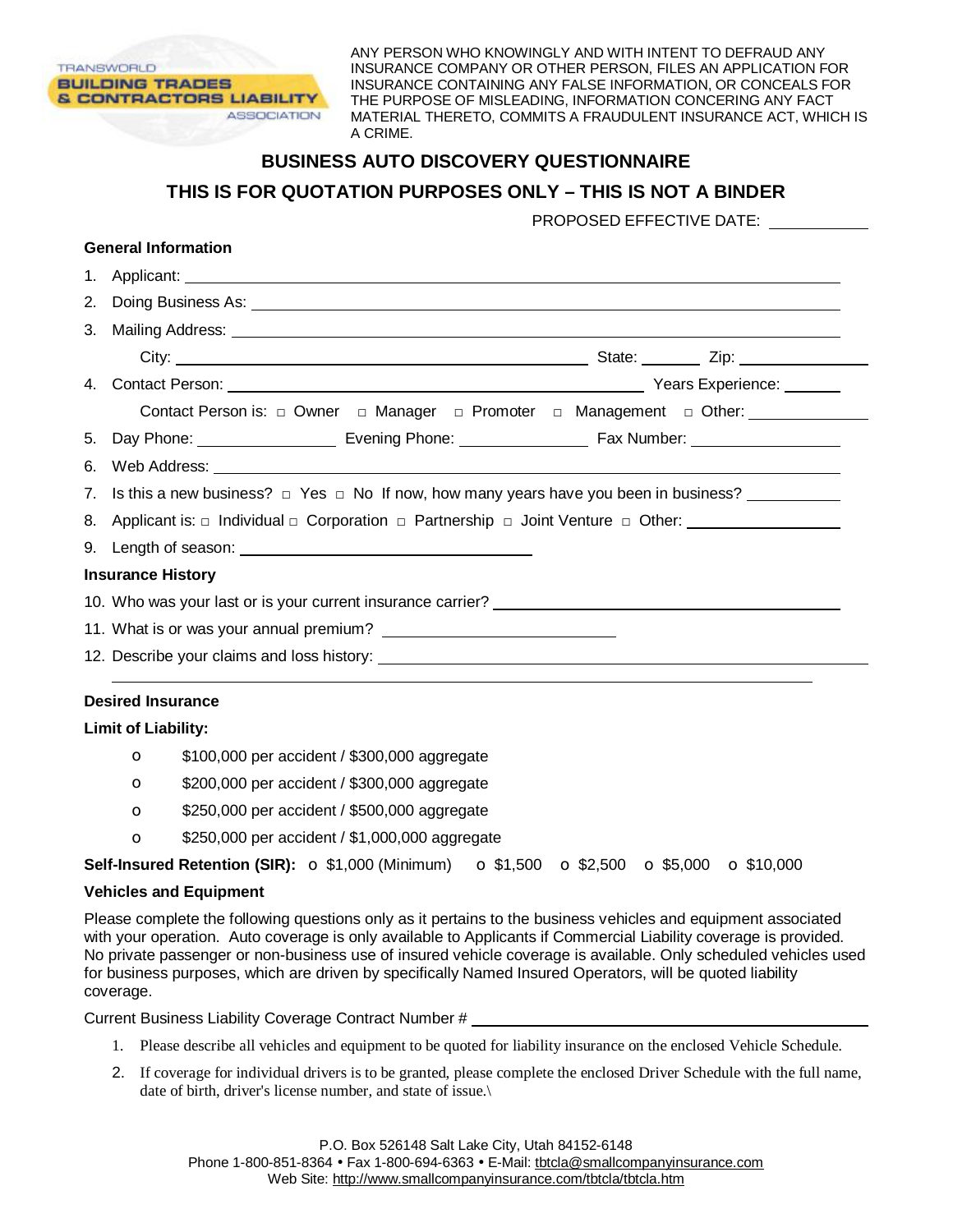| 3. | Are all vehicles and equipment solely owned by and registered to the Applicant?<br>If no, explain:                                                                                                                                                                                            | o Yes o No                                                                          |                                       |                                                                                                                    |                          |  |  |  |  |
|----|-----------------------------------------------------------------------------------------------------------------------------------------------------------------------------------------------------------------------------------------------------------------------------------------------|-------------------------------------------------------------------------------------|---------------------------------------|--------------------------------------------------------------------------------------------------------------------|--------------------------|--|--|--|--|
| 4. | Do any of the employees use their own autos in the business?<br>If yes, explain: The state of the state of the state of the state of the state of the state of the state of the state of the state of the state of the state of the state of the state of the state of the state of the state | O Yes O No                                                                          |                                       |                                                                                                                    |                          |  |  |  |  |
| 5. |                                                                                                                                                                                                                                                                                               | Is there a vehicle and equipment maintenance program in operation?                  |                                       |                                                                                                                    | <b>o</b> Yes <b>o</b> No |  |  |  |  |
| 6. |                                                                                                                                                                                                                                                                                               | Are any vehicles or equipment leased to others?                                     |                                       |                                                                                                                    | o Yes o No               |  |  |  |  |
| 7. | Do any vehicles or equipment have customized, altered or special equipment?                                                                                                                                                                                                                   | <b>o</b> Yes <b>o</b> No                                                            |                                       |                                                                                                                    |                          |  |  |  |  |
| 8. | Does insured obtain motor vehicle report verifications on all drivers?                                                                                                                                                                                                                        | o Yes o No                                                                          |                                       |                                                                                                                    |                          |  |  |  |  |
| 9. | Does Applicant have a specific driver-recruiting program?                                                                                                                                                                                                                                     | <b>o</b> Yes <b>o</b> No                                                            |                                       |                                                                                                                    |                          |  |  |  |  |
|    | 10. Are any ICC, PUC, or other certificate filings required?<br>If yes, please fill out the Request for Motor Carrier Insurance Filings form.                                                                                                                                                 | o Yes o No                                                                          |                                       |                                                                                                                    |                          |  |  |  |  |
|    |                                                                                                                                                                                                                                                                                               | 11. Are all vehicles returned and garaged at the business each night?               |                                       | If no, list vehicle(s) not returned. State purpose of use if not returned and garaged at business location:        | O Yes O No               |  |  |  |  |
|    | <b>Vehicle</b><br><b>Purpose of Use</b>                                                                                                                                                                                                                                                       |                                                                                     |                                       |                                                                                                                    |                          |  |  |  |  |
|    |                                                                                                                                                                                                                                                                                               |                                                                                     |                                       | 12. Does Applicant own or operate any buses, vehicles, or equipment not listed on schedule? $\circ$ Yes $\circ$ No |                          |  |  |  |  |
|    | 13. Does Applicant rent or lease vehicles or equipment to others?                                                                                                                                                                                                                             | o Yes o No                                                                          |                                       |                                                                                                                    |                          |  |  |  |  |
|    | the schedule.                                                                                                                                                                                                                                                                                 |                                                                                     |                                       | 14. How many days a week is each vehicle or equipment listed on schedule used? Show by order listed on             |                          |  |  |  |  |
|    |                                                                                                                                                                                                                                                                                               |                                                                                     |                                       | $#1$ 41 4 $#2$ 42 $#3$ 43 44 4 5                                                                                   |                          |  |  |  |  |
|    | 17. How many trips each day are vehicles driven? Show by order listed on schedule.                                                                                                                                                                                                            |                                                                                     |                                       |                                                                                                                    |                          |  |  |  |  |
|    |                                                                                                                                                                                                                                                                                               |                                                                                     |                                       | #1 ____________  #2 ___________  #3 ___________  #4 ____________  #5 ____________                                  |                          |  |  |  |  |
|    |                                                                                                                                                                                                                                                                                               |                                                                                     |                                       | 18. Months during year which vehicles are used: from ____________ to ____________                                  |                          |  |  |  |  |
|    |                                                                                                                                                                                                                                                                                               |                                                                                     |                                       | 19. Maximum distance traveled one way by each vehicle? Show by order listed on schedule.                           |                          |  |  |  |  |
|    |                                                                                                                                                                                                                                                                                               |                                                                                     |                                       | $#1$ _____________ #2 ____________ #3 ___________ #4 ____________ #5 ____________                                  |                          |  |  |  |  |
|    |                                                                                                                                                                                                                                                                                               | 20. Maximum radius of operations of each vehicle? Show by order listed on schedule. |                                       |                                                                                                                    |                          |  |  |  |  |
|    | #1                                                                                                                                                                                                                                                                                            | $\#2$ _____________  #3 _____________  #4 _______________                           |                                       | $\#5$                                                                                                              |                          |  |  |  |  |
|    |                                                                                                                                                                                                                                                                                               |                                                                                     | <b>REPRESENTATIONS AND WARRANTIES</b> |                                                                                                                    |                          |  |  |  |  |

The "Applicant" is the party to be named as the "Insured" in any insuring contract if issued. By signing this Discovery Questionnaire, the Applicant for insurance hereby represents and warrants that the information provided in the Discovery Questionnaire, together with all supplemental information and documents provided in conjunction with the Discovery Questionnaire, is true, correct, inclusive of all relevant and material information necessary for the Association to accurately and completely assess the Discovery Questionnaire, and is not misleading in any way. The Applicant further represents that the Applicant understands and agrees as follows: (i) the Association can and will rely upon the Discovery Questionnaire and supplemental information provided by the Applicant, and any other relevant information, to assess the Applicant's request for insurance coverage and to quote and potentially bind, price, and provide coverage; (ii) the Discovery Questionnaire and all supplemental information and documents provided in conjunction with the Discovery Questionnaire are warranties that will become a part of any coverage contract that may be issued; (iii) the submission of a Discovery Questionnaire or the payment of any premium does not obligate the Association or any Insurer to quote, bind, or provide insurance coverage; and (iv) in the event the Applicant has or does provide any false, misleading, or incomplete information in conjunction with the Discovery Questionnaire, any coverage provided will be deemed void from initial issuance.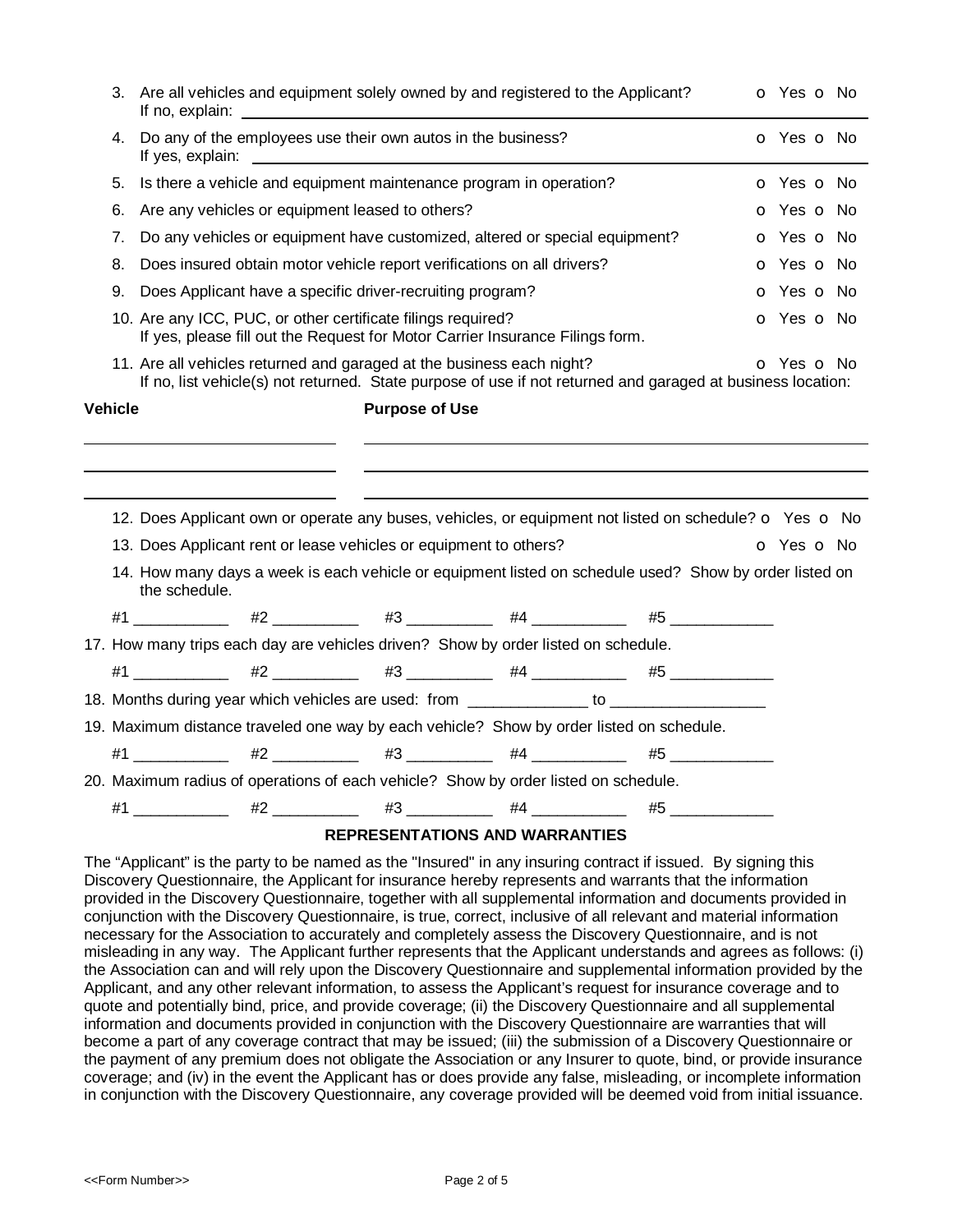The Applicant hereby authorizes the Association, and its agents, to gather any additional information the Association deems necessary to process the Discovery Questionnaire for quoting, binding, pricing, and providing insurance coverage including, but not limited to, gathering information from federal, state, and industry regulatory authorities, insurers, creditors, customers, financial institutions, and credit rating agencies. The Association has no obligation to gather any information nor verify any information received from the Applicant or any other person or entity. The Applicant expressly authorizes the release of information regarding the Applicant's losses, financial information, or any regulatory compliance issues to this Association in conjunction with consideration of the Discovery Questionnaire.

The Applicant further represents that the Applicant understands and agrees the Association: (i) may present a quote with a sub-limit of liability for certain exposures, (ii) may quote certain coverages with certain activities, events, services, or waivers excluded from the quote, (iii) will rate each quotation in the best interest of each Association member to the extent possible to meet the overall intent of the Association's program of insurance for all members, and (iv) offer several optional quotes for consideration by the Applicant for insurance coverage. In the event coverage is offered, such coverage will not become effective until the Association's accounting office receives the required premium payment, and the Applicant signs and returns the appropriate "Acknowledgement and Coverage Contract Receipt" form within 10 days of receiving an insurance coverage contract.

The Applicant agrees that the Association and any party from whom the Association may request information in conjunction with the Discovery Questionnaire may treat the Applicant's facsimile signature on the Discovery Questionnaire as an original signature for all purposes.

**IMPORTANT:** Each accepted Applicant is provided insurance as a participating member under a Master Group Policy of Insurance issued on behalf of the Worldwide Outfitter and Guides Association, a qualified "Purchasing Group" under the Risk Retention Act of 1986—Public Law 97-45. Master Group Policies have been issued to the Association, formed and governed by the laws, rules, and regulations of the State of Utah, to which members will be added as "Participating Members." The Association's program of insurance is a fully insured plan with an insurer permitted to provide insurance in each Association member's state of residence.

All coverage contract charges and service provider fees are minimum and fully earned as of the effective date of coverage. Membership in the Association is restricted to those whose business or activities are similar with respect to liability to which members are exposed by virtue of any common business, act, product, service, premises, or operations. The Applicant represents that the Applicant understands and agrees: (i) the Applicant's request for the Association to quote or otherwise effect coverage for the Applicant is without undue influence or incentive, (ii) the Applicant is individually procuring any insurance that may be provided as a participant in a Master Group Policy, where the benefits and coverage have already been approved by the Association's Purchasing Group, (iii) any coverage that may be provided will be provided under a Master Coverage Contract has been effected in the State of Utah as the state in which the Purchasing Group is organized and domiciled, and where the Association's Purchasing Group's principal office is located, (iv) all rules and regulations applicable to the individual or self-procurement of insurance will govern any coverage provided, and (v) the Applicant is individually responsible for the direct payment of taxes related to coverage provided in the Applicant's state of residence. Should taxes be made a part of any quotation provided by the Purchasing Group to the Applicant, the Association may, as an accommodation and convenience to the Applicant, collect and remit any tax collected to the tax collection agency in the member's state of residence.

Dated:

Applicant:

**Signature** 

Print Name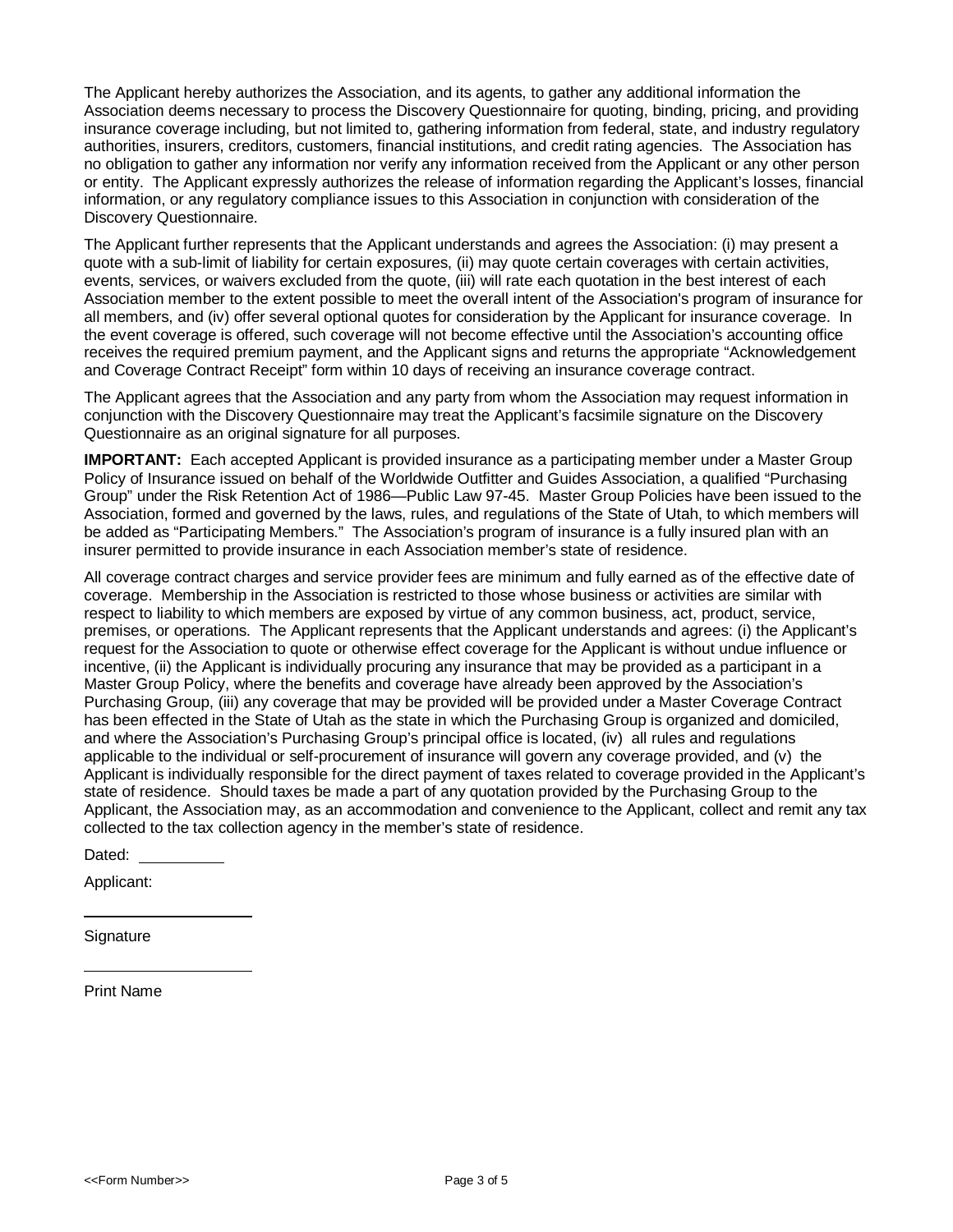**TRANSWORLD BUILDING TRADES & CONTRACTORS LIABILITY ASSOCIATION** 

ANY PERSON WHO KNOWINGLY AND WITH INTENT TO DEFRAUD ANY INSURANCE COMPANY OR OTHER PERSON, FILES AN APPLICATION FOR INSURANCE CONTAINING ANY FALSE INFORMATION, OR CONCEALS FOR THE PURPOSE OF MISLEADING, INFORMATION CONCERING ANY FACT MATERIAL THERETO, COMMITS A FRAUDULENT INSURANCE ACT, WHICH IS A CRIME.

|             |            | Business Telephone Number: () _______ Fax: ( |                           |                                      |                                                                |  |  |
|-------------|------------|----------------------------------------------|---------------------------|--------------------------------------|----------------------------------------------------------------|--|--|
| <b>NAME</b> | <b>AGE</b> | <b>EXPERIENCE</b>                            | <b>YEARS OF LICENSE #</b> | <b>CERTIFICATIONS</b><br><b>HELD</b> | <b>OUTSTANDING</b><br><b>COMPLAINTS /</b><br><b>VIOLATIONS</b> |  |  |
|             |            |                                              |                           |                                      |                                                                |  |  |
|             |            |                                              |                           |                                      |                                                                |  |  |
|             |            |                                              |                           |                                      |                                                                |  |  |
|             |            |                                              |                           |                                      |                                                                |  |  |
|             |            |                                              |                           |                                      |                                                                |  |  |
|             |            |                                              |                           |                                      |                                                                |  |  |
|             |            |                                              |                           |                                      |                                                                |  |  |
|             |            |                                              |                           |                                      |                                                                |  |  |
|             |            |                                              |                           |                                      |                                                                |  |  |